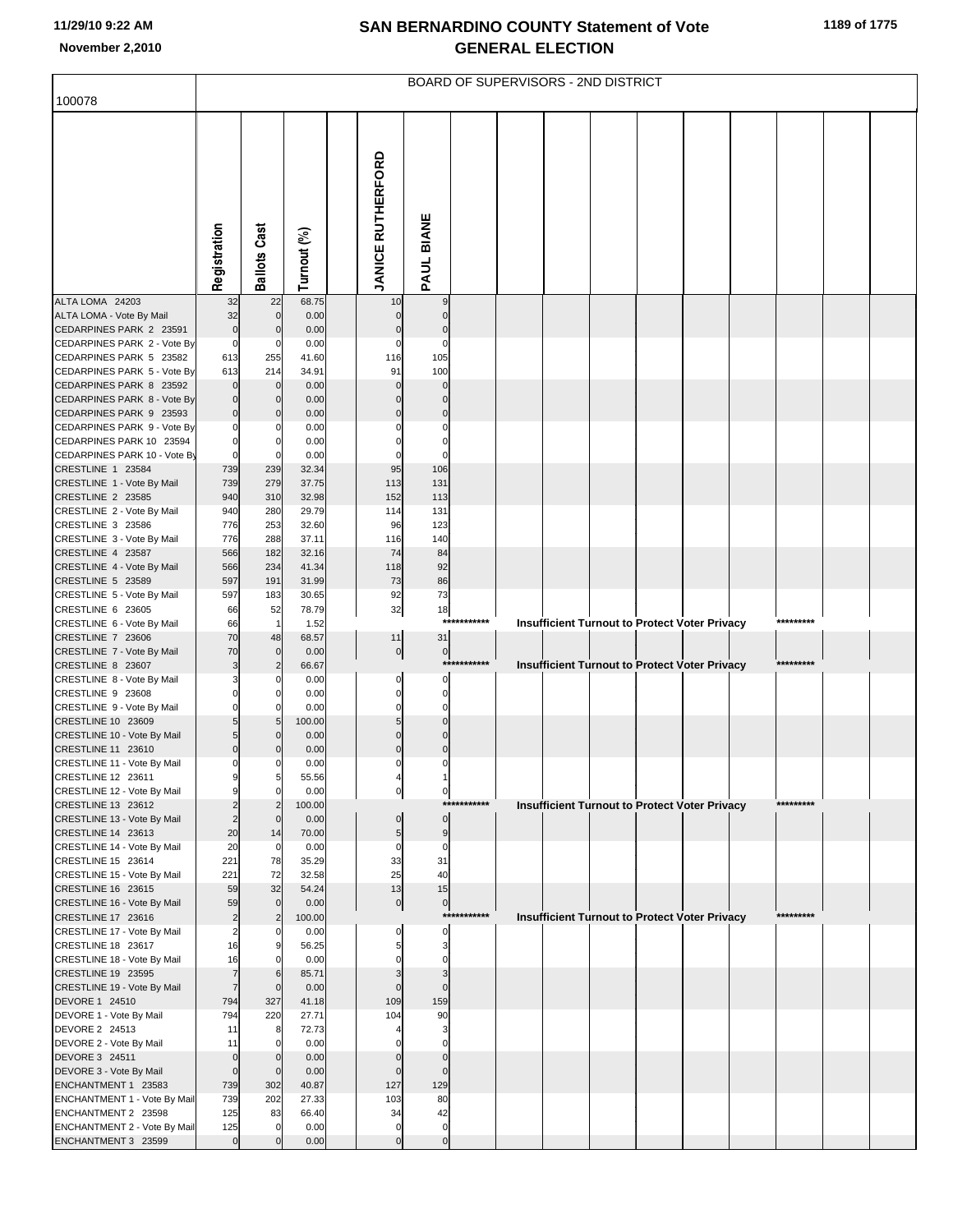|                                                     |                         |                              |                |                          |                      | BOARD OF SUPERVISORS - 2ND DISTRICT |  |  |  |  |
|-----------------------------------------------------|-------------------------|------------------------------|----------------|--------------------------|----------------------|-------------------------------------|--|--|--|--|
| 100078                                              |                         |                              |                |                          |                      |                                     |  |  |  |  |
|                                                     |                         |                              |                | <b>JANICE RUTHERFORD</b> | PAUL BIANE           |                                     |  |  |  |  |
|                                                     | Registration            | <b>Ballots Cast</b>          | Turnout (%)    |                          |                      |                                     |  |  |  |  |
|                                                     |                         |                              |                |                          |                      |                                     |  |  |  |  |
| ENCHANTMENT 3 - Vote By Mail<br>ENCHANTMENT 4 23600 | 6                       | $\mathbf 0$                  | 0.00<br>100.00 | $\Omega$                 | $\overline{0}$<br>2  |                                     |  |  |  |  |
| ENCHANTMENT 4 - Vote By Mail                        | 6                       | 6<br>$\mathbf{0}$            | 0.00           |                          | $\Omega$             |                                     |  |  |  |  |
| ENCHANTMENT 5 23601                                 | $\Omega$                | 0                            | 0.00           |                          | $\Omega$             |                                     |  |  |  |  |
| ENCHANTMENT 5 - Vote By Mail                        | $\mathbf 0$             | $\mathbf 0$                  | 0.00           |                          | $\Omega$             |                                     |  |  |  |  |
| ENCHANTMENT 6 23602<br>ENCHANTMENT 6 - Vote By Mail | $\Omega$<br>$\mathbf 0$ | <sup>0</sup><br>$\mathbf{0}$ | 0.00<br>0.00   | $\Omega$                 | $\Omega$<br>$\Omega$ |                                     |  |  |  |  |
| ENCHANTMENT 7 23603                                 | $\Omega$                | $\mathbf{0}$                 | 0.00           | C                        | $\Omega$             |                                     |  |  |  |  |
| ENCHANTMENT 7 - Vote By Mail                        | $\bf 0$                 | $\overline{0}$               | 0.00           | $\Omega$                 | $\mathbf 0$          |                                     |  |  |  |  |
| ENCHANTMENT 8 23604                                 | $\mathbf 0$             | 0                            | 0.00           | C                        | $\mathbf 0$          |                                     |  |  |  |  |
| ENCHANTMENT 8 - Vote By Mail                        | $\mathbf 0$             | $\overline{0}$               | 0.00           | $\mathsf{C}$             | $\mathbf 0$          |                                     |  |  |  |  |
| FONTANA 1 23763<br>FONTANA 1 - Vote By Mail         | 1238<br>1238            | 376<br>311                   | 30.37<br>25.12 | 221<br>173               | 100<br>99            |                                     |  |  |  |  |
| FONTANA 2 23764                                     | 215                     | 109                          | 50.70          | 59                       | 30                   |                                     |  |  |  |  |
| FONTANA 2 - Vote By Mail                            | 215                     | $\overline{0}$               | 0.00           | $\pmb{0}$                | $\pmb{0}$            |                                     |  |  |  |  |
| FONTANA 3 23765                                     | 680                     | 226                          | 33.24          | 96                       | 79                   |                                     |  |  |  |  |
| FONTANA 3 - Vote By Mail                            | 680                     | 185                          | 27.21          | 86                       | 67                   |                                     |  |  |  |  |
| FONTANA 4 23766<br>FONTANA 4 - Vote By Mail         | 843<br>843              | 250<br>148                   | 29.66<br>17.56 | 126<br>75                | 88<br>58             |                                     |  |  |  |  |
| FONTANA 5 23767                                     | 836                     | 216                          | 25.84          | 104                      | 70                   |                                     |  |  |  |  |
| FONTANA 5 - Vote By Mail                            | 836                     | 223                          | 26.67          | 105                      | 86                   |                                     |  |  |  |  |
| FONTANA 6 23768                                     | 753                     | 235                          | 31.21          | 116                      | 82                   |                                     |  |  |  |  |
| FONTANA 6 - Vote By Mail<br>FONTANA 7 23769         | 753<br>1260             | 198<br>421                   | 26.29<br>33.41 | 102<br>218               | 67<br>133            |                                     |  |  |  |  |
| FONTANA 7 - Vote By Mail                            | 1260                    | 244                          | 19.37          | 147                      | 73                   |                                     |  |  |  |  |
| FONTANA 8 23770                                     | 1335                    | 481                          | 36.03          | 243                      | 149                  |                                     |  |  |  |  |
| FONTANA 8 - Vote By Mail                            | 1335                    | 252                          | 18.88          | 125                      | 90                   |                                     |  |  |  |  |
| FONTANA 9 23771<br>FONTANA 9 - Vote By Mail         | 1305<br>1305            | 395<br>305                   | 30.27<br>23.37 | 195<br>158               | 136<br>101           |                                     |  |  |  |  |
| FONTANA 10 23772                                    | 926                     | 355                          | 38.34          | 168                      | 117                  |                                     |  |  |  |  |
| FONTANA 10 - Vote By Mail                           | 926                     | 168                          | 18.14          | 92                       | 56                   |                                     |  |  |  |  |
| FONTANA 11 23773                                    | 896                     | 289                          | 32.25          | 157                      | 78                   |                                     |  |  |  |  |
| FONTANA 11 - Vote By Mail<br>FONTANA 12 23774       | 896<br>1211             | 175<br>361                   | 19.53<br>29.81 | 79<br>175                | 67<br>112            |                                     |  |  |  |  |
| FONTANA 12 - Vote By Mail                           | 1211                    | 239                          | 19.74          | 119                      | 88                   |                                     |  |  |  |  |
| FONTANA 13 23775                                    | 1152                    | 362                          | 31.42          | 177                      | 137                  |                                     |  |  |  |  |
| FONTANA 13 - Vote By Mail                           | 1152                    | 251                          | 21.79          | 139                      | 77                   |                                     |  |  |  |  |
| FONTANA 14 23776<br>FONTANA 14 - Vote By Mail       | 1175<br>1175            | 387<br>261                   | 32.94<br>22.21 | 185<br>132               | 120<br>93            |                                     |  |  |  |  |
| FONTANA 15 23777                                    | 717                     | 183                          | 25.52          | 70                       | 66                   |                                     |  |  |  |  |
| FONTANA 15 - Vote By Mail                           | 717                     | 149                          | 20.78          | 62                       | 64                   |                                     |  |  |  |  |
| FONTANA 16 23778                                    | 783                     | 184                          | 23.50          | 77                       | 68                   |                                     |  |  |  |  |
| FONTANA 16 - Vote By Mail<br>FONTANA 17 23779       | 783<br>900              | 120<br>193                   | 15.33<br>21.44 | 57<br>81                 | 44<br>81             |                                     |  |  |  |  |
| FONTANA 17 - Vote By Mail                           | 900                     | 126                          | 14.00          | 64                       | 50                   |                                     |  |  |  |  |
| FONTANA 18 23780                                    | 891                     | 224                          | 25.14          | 110                      | 82                   |                                     |  |  |  |  |
| FONTANA 18 - Vote By Mail                           | 891                     | 128                          | 14.37          | 61                       | 51                   |                                     |  |  |  |  |
| FONTANA 19 23781<br>FONTANA 19 - Vote By Mail       | 1356<br>1356            | 339<br>158                   | 25.00<br>11.65 | 151<br>94                | 136<br>55            |                                     |  |  |  |  |
| FONTANA 20 23782                                    | 1327                    | 342                          | 25.77          | 194                      | 92                   |                                     |  |  |  |  |
| FONTANA 20 - Vote By Mail                           | 1327                    | 285                          | 21.48          | 130                      | 118                  |                                     |  |  |  |  |
| FONTANA 21 23783                                    | 773                     | 214                          | 27.68          | 106                      | 73                   |                                     |  |  |  |  |
| FONTANA 21 - Vote By Mail                           | 773                     | 99                           | 12.81          | 55                       | 33                   |                                     |  |  |  |  |
| FONTANA 22 23784<br>FONTANA 22 - Vote By Mail       | 1314<br>1314            | 325<br>195                   | 24.73<br>14.84 | 161<br>86                | 126<br>85            |                                     |  |  |  |  |
| FONTANA 23 23785                                    | 1033                    | 324                          | 31.36          | 140                      | 126                  |                                     |  |  |  |  |
| FONTANA 23 - Vote By Mail                           | 1033                    | 186                          | 18.01          | 104                      | 66                   |                                     |  |  |  |  |
| FONTANA 24 23786                                    | 485<br>485              | 151<br>86                    | 31.13<br>17.73 | 86<br>47                 | 48<br>29             |                                     |  |  |  |  |
| FONTANA 24 - Vote By Mail<br>FONTANA 25 23787       | 494                     | 164                          | 33.20          | 65                       | 62                   |                                     |  |  |  |  |
| FONTANA 25 - Vote By Mail                           | 494                     | 71                           | 14.37          | 39                       | 25                   |                                     |  |  |  |  |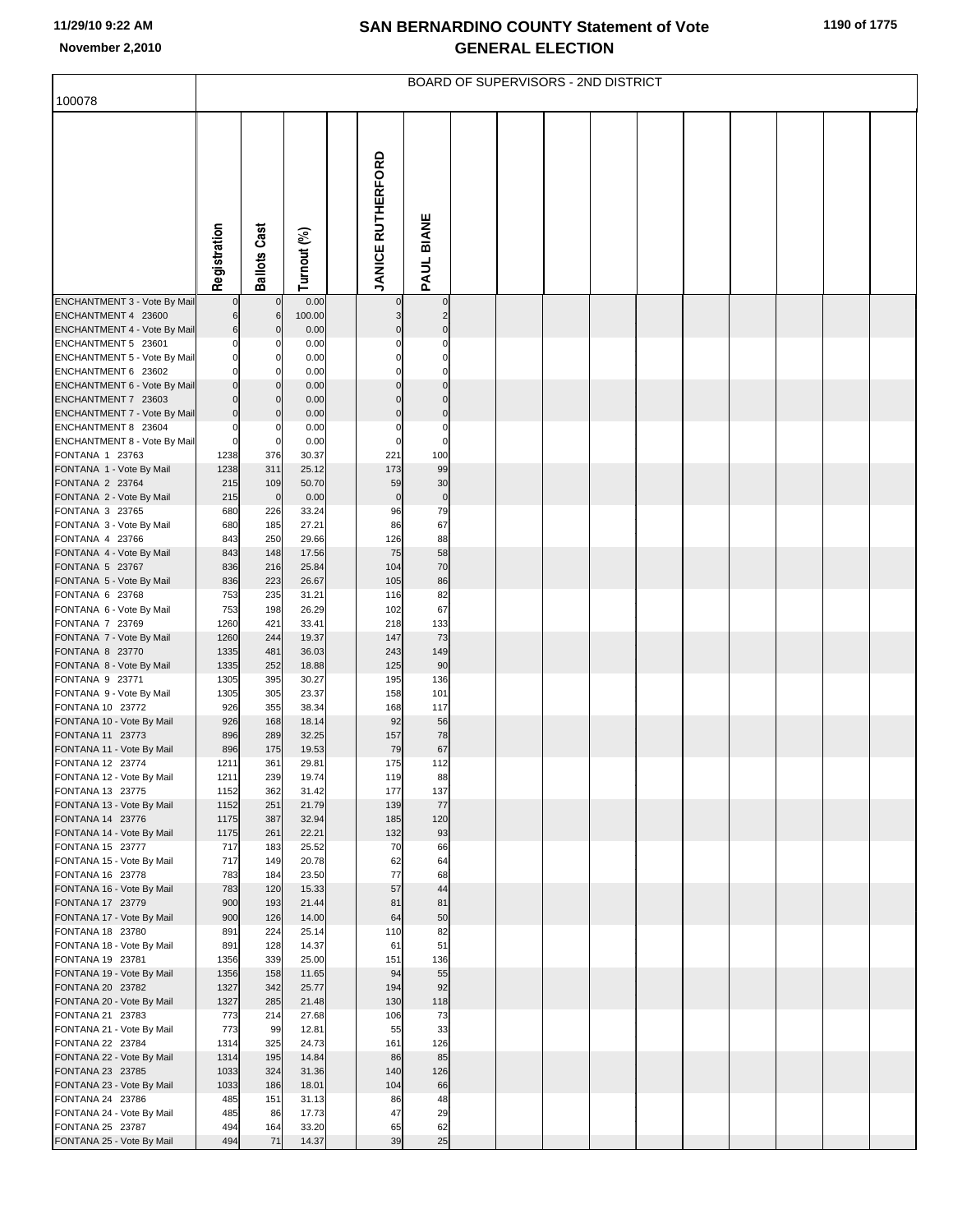| 100078                                        |                       |                       |                |                          |                          | BOARD OF SUPERVISORS - 2ND DISTRICT |  |  |  |  |
|-----------------------------------------------|-----------------------|-----------------------|----------------|--------------------------|--------------------------|-------------------------------------|--|--|--|--|
|                                               |                       |                       |                |                          |                          |                                     |  |  |  |  |
|                                               |                       |                       |                |                          |                          |                                     |  |  |  |  |
|                                               |                       |                       |                | <b>JANICE RUTHERFORD</b> |                          |                                     |  |  |  |  |
|                                               |                       |                       |                |                          |                          |                                     |  |  |  |  |
|                                               |                       |                       |                |                          |                          |                                     |  |  |  |  |
|                                               |                       |                       |                |                          |                          |                                     |  |  |  |  |
|                                               |                       |                       |                |                          |                          |                                     |  |  |  |  |
|                                               | Registration          | <b>Ballots Cast</b>   | Turnout (%)    |                          | PAUL BIANE               |                                     |  |  |  |  |
| FONTANA 26 23788                              | 663                   | 246                   | 37.10          | 111                      | 88                       |                                     |  |  |  |  |
| FONTANA 26 - Vote By Mail                     | 663                   | 92                    | 13.88          | 44                       | 36                       |                                     |  |  |  |  |
| FONTANA 27 23789<br>FONTANA 27 - Vote By Mail | 890<br>890            | 274<br>142            | 30.79<br>15.96 | 125<br>57                | 98<br>63                 |                                     |  |  |  |  |
| FONTANA 28 23790                              | 1025                  | 324                   | 31.61          | 132                      | 132                      |                                     |  |  |  |  |
| FONTANA 28 - Vote By Mail<br>FONTANA 29 23791 | 1025                  | 181<br>497            | 17.66<br>36.25 | 97                       | 65<br>159                |                                     |  |  |  |  |
| FONTANA 29 - Vote By Mail                     | 1371<br>1371          | 200                   | 14.59          | 256<br>79                | 87                       |                                     |  |  |  |  |
| FONTANA 30 23792                              | 1458                  | 517                   | 35.46          | 233                      | 189                      |                                     |  |  |  |  |
| FONTANA 30 - Vote By Mail<br>FONTANA 31 23793 | 1458<br>875           | 241<br>352            | 16.53<br>40.23 | 124<br>157               | 76<br>116                |                                     |  |  |  |  |
| FONTANA 31 - Vote By Mail                     | 875                   | 136                   | 15.54          | 56                       | 43                       |                                     |  |  |  |  |
| FONTANA 32 23794<br>FONTANA 32 - Vote By Mail | 603<br>603            | 203<br>98             | 33.67<br>16.25 | 100<br>49                | 57<br>34                 |                                     |  |  |  |  |
| FONTANA 44 23795                              | 818                   | 288                   | 35.21          | 154                      | 82                       |                                     |  |  |  |  |
| FONTANA 44 - Vote By Mail<br>FONTANA 45 23796 | 818<br>924            | 181<br>325            | 22.13<br>35.17 | 105<br>157               | 57<br>118                |                                     |  |  |  |  |
| FONTANA 45 - Vote By Mail                     | 924                   | 190                   | 20.56          | 100                      | 68                       |                                     |  |  |  |  |
| FONTANA 46 23797<br>FONTANA 46 - Vote By Mail | 698<br>698            | 212<br>156            | 30.37<br>22.35 | 107<br>84                | 77<br>52                 |                                     |  |  |  |  |
| FONTANA 47 23798                              | 929                   | 286                   | 30.79          | 123                      | 115                      |                                     |  |  |  |  |
| FONTANA 47 - Vote By Mail                     | 929                   | 175                   | 18.84          | 85<br>99                 | 75<br>57                 |                                     |  |  |  |  |
| FONTANA 48 23799<br>FONTANA 48 - Vote By Mail | 616<br>616            | 191<br>140            | 31.01<br>22.73 | 71                       | 52                       |                                     |  |  |  |  |
| FONTANA 49 23800                              | 187                   | 65                    | 34.76          | 28                       | 31                       |                                     |  |  |  |  |
| FONTANA 49 - Vote By Mail<br>FONTANA 50 23801 | 187<br>958            | $\mathbf 0$<br>278    | 0.00<br>29.02  | $\mathbf 0$<br>119       | $\pmb{0}$<br>99          |                                     |  |  |  |  |
| FONTANA 50 - Vote By Mail                     | 958                   | 224                   | 23.38          | 128                      | 70                       |                                     |  |  |  |  |
| FONTANA 51 23802<br>FONTANA 51 - Vote By Mail | 853<br>853            | 242<br>214            | 28.37<br>25.09 | 126<br>121               | 64<br>66                 |                                     |  |  |  |  |
| FONTANA 53 23803                              | 988                   | 244                   | 24.70          | 114                      | 81                       |                                     |  |  |  |  |
| FONTANA 53 - Vote By Mail<br>FONTANA 54 23804 | 988<br>835            | 190<br>229            | 19.23<br>27.43 | 87<br>102                | 73<br>79                 |                                     |  |  |  |  |
| FONTANA 54 - Vote By Mail                     | 835                   | 176                   | 21.08          | 72                       | 78                       |                                     |  |  |  |  |
| FONTANA 55 23805<br>FONTANA 55 - Vote By Mail | 757<br>757            | 246<br>189            | 32.50<br>24.97 | 112<br>98                | 92<br>58                 |                                     |  |  |  |  |
| FONTANA 56 23806                              | 769                   | 225                   | 29.26          | 103                      | 86                       |                                     |  |  |  |  |
| FONTANA 56 - Vote By Mail<br>FONTANA 57 23807 | 769<br>896            | 125<br>272            | 16.25<br>30.36 | 57<br>117                | 52<br>108                |                                     |  |  |  |  |
| FONTANA 57 - Vote By Mail                     | 896                   | 162                   | 18.08          | 79                       | 67                       |                                     |  |  |  |  |
| FONTANA 58 23808<br>FONTANA 58 - Vote By Mail | 941<br>941            | 351<br>120            | 37.30<br>12.75 | 177<br>57                | 128<br>43                |                                     |  |  |  |  |
| FONTANA 59 23809                              | 441                   | 99                    | 22.45          | 41                       | 39                       |                                     |  |  |  |  |
| FONTANA 59 - Vote By Mail<br>FONTANA 60 23810 | 441<br>522            | 97<br>117             | 22.00<br>22.41 | 47<br>48                 | 42<br>53                 |                                     |  |  |  |  |
| FONTANA 60 - Vote By Mail                     | 522                   | 100                   | 19.16          | 51                       | 39                       |                                     |  |  |  |  |
| FONTANA 62 23811                              | 642<br>642            | 174<br>99             | 27.10<br>15.42 | 87<br>45                 | 62<br>38                 |                                     |  |  |  |  |
| FONTANA 62 - Vote By Mail<br>FONTANA 63 23812 | 1083                  | 340                   | 31.39          | 160                      | 118                      |                                     |  |  |  |  |
| FONTANA 63 - Vote By Mail                     | 1083                  | 265                   | 24.47          | 137                      | 98                       |                                     |  |  |  |  |
| FONTANA 64 23813<br>FONTANA 64 - Vote By Mail | 910<br>910            | 241<br>103            | 26.48<br>11.32 | 102<br>45                | 102<br>48                |                                     |  |  |  |  |
| FONTANA 71 23814                              | $\mathbf 0$           | $\mathbf{0}$          | 0.00           | $\Omega$                 | $\mathbf 0$              |                                     |  |  |  |  |
| FONTANA 71 - Vote By Mail<br>FONTANA 76 23815 | $\Omega$<br>$\pmb{0}$ | 0<br>$\overline{0}$   | 0.00<br>0.00   | $\mathbf 0$              | $\mathbf 0$<br>$\pmb{0}$ |                                     |  |  |  |  |
| FONTANA 76 - Vote By Mail                     | $\mathbf 0$           | $\mathbf{0}$          | 0.00           | $\mathbf 0$              | $\mathbf 0$              |                                     |  |  |  |  |
| FONTANA 79 23816<br>FONTANA 79 - Vote By Mail | 87<br>87              | 53<br>$\mathbf 0$     | 60.92<br>0.00  | 22<br>$\mathbf 0$        | 22<br>$\pmb{0}$          |                                     |  |  |  |  |
| FONTANA 82 23817                              | 789                   | 231                   | 29.28          | 111                      | 81                       |                                     |  |  |  |  |
| FONTANA 82 - Vote By Mail<br>FONTANA 83 23818 | 789<br>$\mathbf 0$    | 132<br>$\overline{0}$ | 16.73<br>0.00  | 63<br>$\mathbf 0$        | 59<br>$\pmb{0}$          |                                     |  |  |  |  |
|                                               |                       |                       |                |                          |                          |                                     |  |  |  |  |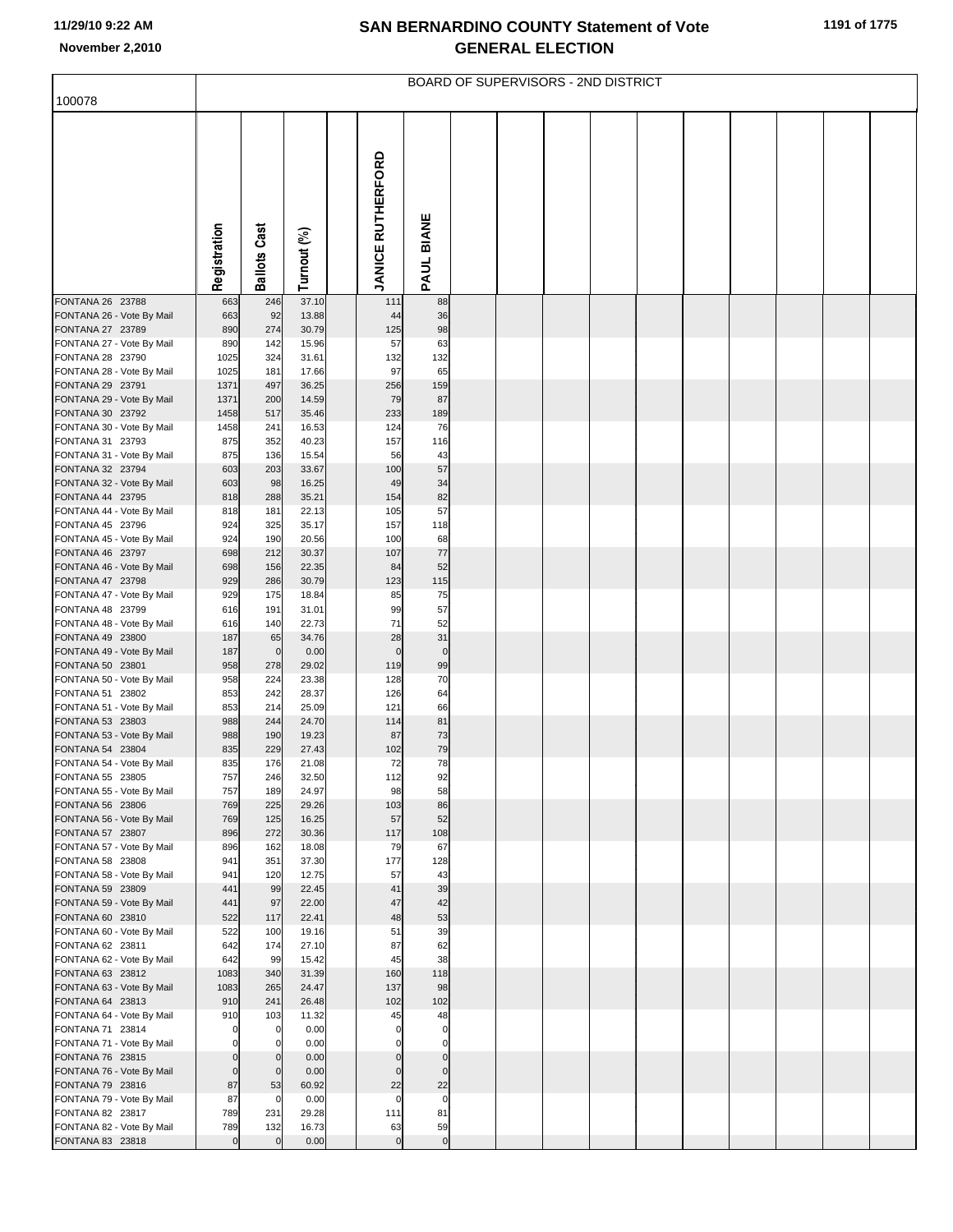| 100078                                                   |                  |                            |                |                               |                         |             | BOARD OF SUPERVISORS - 2ND DISTRICT |  |                                                      |  |           |  |
|----------------------------------------------------------|------------------|----------------------------|----------------|-------------------------------|-------------------------|-------------|-------------------------------------|--|------------------------------------------------------|--|-----------|--|
|                                                          |                  |                            |                |                               |                         |             |                                     |  |                                                      |  |           |  |
|                                                          | Registration     | <b>Ballots Cast</b>        | Turnout (%)    | <b>JANICE RUTHERFORD</b>      | PAUL BIANE              |             |                                     |  |                                                      |  |           |  |
| FONTANA 83 - Vote By Mail                                |                  | $\overline{0}$             | 0.00           |                               | $\mathbf 0$             |             |                                     |  |                                                      |  |           |  |
| FONTANA 85 23819                                         | 0<br>372         | 147                        | 39.52          | $\mathbf 0$<br>60             | 48                      |             |                                     |  |                                                      |  |           |  |
| FONTANA 85 - Vote By Mail                                | 372              | 71                         | 19.09          | 24                            | 40                      |             |                                     |  |                                                      |  |           |  |
| FONTANA 87 23820                                         | 354              | 105                        | 29.66          | 49                            | 29                      |             |                                     |  |                                                      |  |           |  |
| FONTANA 87 - Vote By Mail<br>FONTANA 93 23821            | 354<br>25        | 56<br>16                   | 15.82<br>64.00 | 27<br>6                       | 15<br>5                 |             |                                     |  |                                                      |  |           |  |
| FONTANA 93 - Vote By Mail                                | 25               | $\mathbf 0$                | 0.00           | $\mathbf 0$                   | $\mathbf 0$             |             |                                     |  |                                                      |  |           |  |
| FONTANA 94 23822                                         | 921              | 267                        | 28.99          | 124                           | 104                     |             |                                     |  |                                                      |  |           |  |
| FONTANA 94 - Vote By Mail                                | 921              | 112                        | 12.16          | 58                            | 48                      |             |                                     |  |                                                      |  |           |  |
| FONTANA 95 23823<br>FONTANA 95 - Vote By Mail            | 938<br>938       | 228<br>161                 | 24.31<br>17.16 | 120<br>75                     | 72<br>60                |             |                                     |  |                                                      |  |           |  |
| FONTANA 96 23824                                         | 821              | 187                        | 22.78          | 87                            | 71                      |             |                                     |  |                                                      |  |           |  |
| FONTANA 96 - Vote By Mail                                | 821              | 158                        | 19.24          | 89                            | 45                      |             |                                     |  |                                                      |  |           |  |
| FONTANA WEST 1 23846                                     | 716              | 194                        | 27.09          | 67                            | 96                      |             |                                     |  |                                                      |  |           |  |
| FONTANA WEST 1 - Vote By Ma<br>FONTANA WEST 2 23847      | 716<br>710       | 108<br>265                 | 15.08<br>37.32 | 59<br>104                     | 42<br>118               |             |                                     |  |                                                      |  |           |  |
| FONTANA WEST 2 - Vote By Ma                              | 710              | 89                         | 12.54          | 42                            | 39                      |             |                                     |  |                                                      |  |           |  |
| FONTANA WEST 3 23848                                     | 1060             | 309                        | 29.15          | 98                            | 152                     |             |                                     |  |                                                      |  |           |  |
| FONTANA WEST 3 - Vote By Ma                              | 1060             | 139                        | 13.11          | 62<br>87                      | 68                      |             |                                     |  |                                                      |  |           |  |
| FONTANA WEST 4 23849<br>FONTANA WEST 4 - Vote By Ma      | 1020<br>1020     | 262<br>123                 | 25.69<br>12.06 | 42                            | 140<br>60               |             |                                     |  |                                                      |  |           |  |
| FONTANA WEST 5 23850                                     | 891              | 257                        | 28.84          | 96                            | 125                     |             |                                     |  |                                                      |  |           |  |
| FONTANA WEST 5 - Vote By Ma                              | 891              | 113                        | 12.68          | 37                            | 62                      |             |                                     |  |                                                      |  |           |  |
| FONTANA WEST 6 23851                                     | 777              | 181<br>109                 | 23.29<br>14.03 | 61<br>46                      | 99<br>48                |             |                                     |  |                                                      |  |           |  |
| FONTANA WEST 6 - Vote By Ma<br>FONTANA WEST 9 23852      | 777<br>711       | 186                        | 26.16          | 63                            | 81                      |             |                                     |  |                                                      |  |           |  |
| FONTANA WEST 9 - Vote By Ma                              | 711              | 83                         | 11.67          | 30                            | 43                      |             |                                     |  |                                                      |  |           |  |
| FONTANA WEST 10 23853                                    | 435              | 173                        | 39.77          | 64                            | 75                      |             |                                     |  |                                                      |  |           |  |
| FONTANA WEST 10 - Vote By Ma<br>FONTANA WEST 11 23854    | 435<br>21        | 61<br>8                    | 14.02<br>38.10 | 21                            | 33<br>$\overline{4}$    |             |                                     |  |                                                      |  |           |  |
| FONTANA WEST 11 - Vote By Ma                             | 21               | $\mathbf{0}$               | 0.00           | $\Omega$                      | $\mathbf 0$             |             |                                     |  |                                                      |  |           |  |
| FONTANA WEST 16 23855                                    | $\mathbf 0$      | $\mathbf 0$                | 0.00           | $\Omega$                      | $\mathbf 0$             |             |                                     |  |                                                      |  |           |  |
| FONTANA WEST 16 - Vote By Ma                             | $\mathbf 0$      | $\mathbf{0}$               | 0.00           | $\mathbf 0$                   | $\mathbf 0$             |             |                                     |  |                                                      |  |           |  |
| GLEN HELEN 1 24509<br>GLEN HELEN 1 - Vote By Mail        | 298<br>298       | 127<br>$\mathbf{0}$        | 42.62<br>0.00  | 42                            | 65                      |             |                                     |  |                                                      |  |           |  |
| GLEN HELEN 7 24512                                       | 0                | $\mathbf 0$                | 0.00           |                               |                         |             |                                     |  |                                                      |  |           |  |
| GLEN HELEN 7 - Vote By Mail                              | 0                | $\Omega$                   | 0.00           | $\Omega$                      | $\Omega$                |             |                                     |  |                                                      |  |           |  |
| GLEN HELEN 11 24514                                      | $\Omega$         | $\Omega$                   | 0.00           | $\Omega$                      |                         |             |                                     |  |                                                      |  |           |  |
| GLEN HELEN 11 - Vote By Mail<br>GLEN HELEN 14 24515      | $\mathbf 0$<br>0 | $\mathbf{0}$<br>$\Omega$   | 0.00<br>0.00   | $\Omega$                      | $\Omega$                |             |                                     |  |                                                      |  |           |  |
| GLEN HELEN 14 - Vote By Mail                             | 0                | $\mathbf 0$                | 0.00           | $\Omega$                      | $\mathbf 0$             |             |                                     |  |                                                      |  |           |  |
| LYTLE CREEK 1 24324                                      | 408              | 190                        | 46.57          | 52                            | 99                      |             |                                     |  |                                                      |  |           |  |
| LYTLE CREEK 1 - Vote By Mail<br>LYTLE CREEK 2 24325      | 408              | 98<br>$\mathbf 0$          | 24.02<br>0.00  | 36<br>$\mathbf 0$             | 43<br>$\mathbf 0$       |             |                                     |  |                                                      |  |           |  |
| LYTLE CREEK 2 - Vote By Mail                             | 3<br>3           | $\mathbf 0$                | 0.00           | $\mathbf 0$                   | $\mathbf 0$             |             |                                     |  |                                                      |  |           |  |
| MT BALDY 24604                                           | 270              | 162                        | 60.00          | 28                            | 104                     |             |                                     |  |                                                      |  |           |  |
| MT BALDY - Vote By Mail                                  | 270              | 49                         | 18.15          | 8                             | 33                      |             |                                     |  |                                                      |  |           |  |
| NATIONAL FOREST 11 23503<br>NATIONAL FOREST 11 - Vote By | $\Omega$<br>0    | $\Omega$<br>$\overline{0}$ | 0.00<br>0.00   | $\Omega$<br>$\Omega$          | $\mathbf 0$<br>$\Omega$ |             |                                     |  |                                                      |  |           |  |
| NATIONAL FOREST 12 23504                                 | 0                | $\Omega$                   | 0.00           | $\Omega$                      | $\Omega$                |             |                                     |  |                                                      |  |           |  |
| NATIONAL FOREST 12 - Vote By                             | $\overline{0}$   | $\overline{0}$             | 0.00           | $\mathbf{0}$                  | $\mathbf 0$             |             |                                     |  |                                                      |  |           |  |
| NATIONAL FOREST 25 23505                                 |                  | 6                          | 85.71          |                               |                         |             |                                     |  |                                                      |  |           |  |
| NATIONAL FOREST 25 - Vote By<br>NATIONAL FOREST 30 23506 | $\overline{7}$   | $\Omega$                   | 0.00<br>0.00   | 0<br>0                        | $\Omega$                |             |                                     |  |                                                      |  |           |  |
| NATIONAL FOREST 30 - Vote By                             | 0                | $\mathbf{0}$               | 0.00           | $\overline{0}$                | $\overline{0}$          |             |                                     |  |                                                      |  |           |  |
| NATIONAL FOREST 31 23507                                 |                  |                            | 100.00         |                               |                         | *********** |                                     |  | <b>Insufficient Turnout to Protect Voter Privacy</b> |  | ********* |  |
| NATIONAL FOREST 31 - Vote By                             |                  | $\overline{0}$             | 0.00           | $\mathbf 0$                   | $\overline{0}$          |             |                                     |  |                                                      |  |           |  |
| NATIONAL FOREST 33 23508<br>NATIONAL FOREST 33 - Vote By | 20<br>20         | $\overline{0}$             | 35.00<br>0.00  | $\overline{2}$<br>$\mathbf 0$ | $\Omega$                |             |                                     |  |                                                      |  |           |  |
| NATIONAL FOREST 38 23509                                 | 97               | 56                         | 57.73          | 26                            | 25                      |             |                                     |  |                                                      |  |           |  |
| NATIONAL FOREST 38 - Vote By                             | 97               | $\Omega$                   | 0.00           | $\mathbf{0}$                  | $\mathbf 0$             |             |                                     |  |                                                      |  |           |  |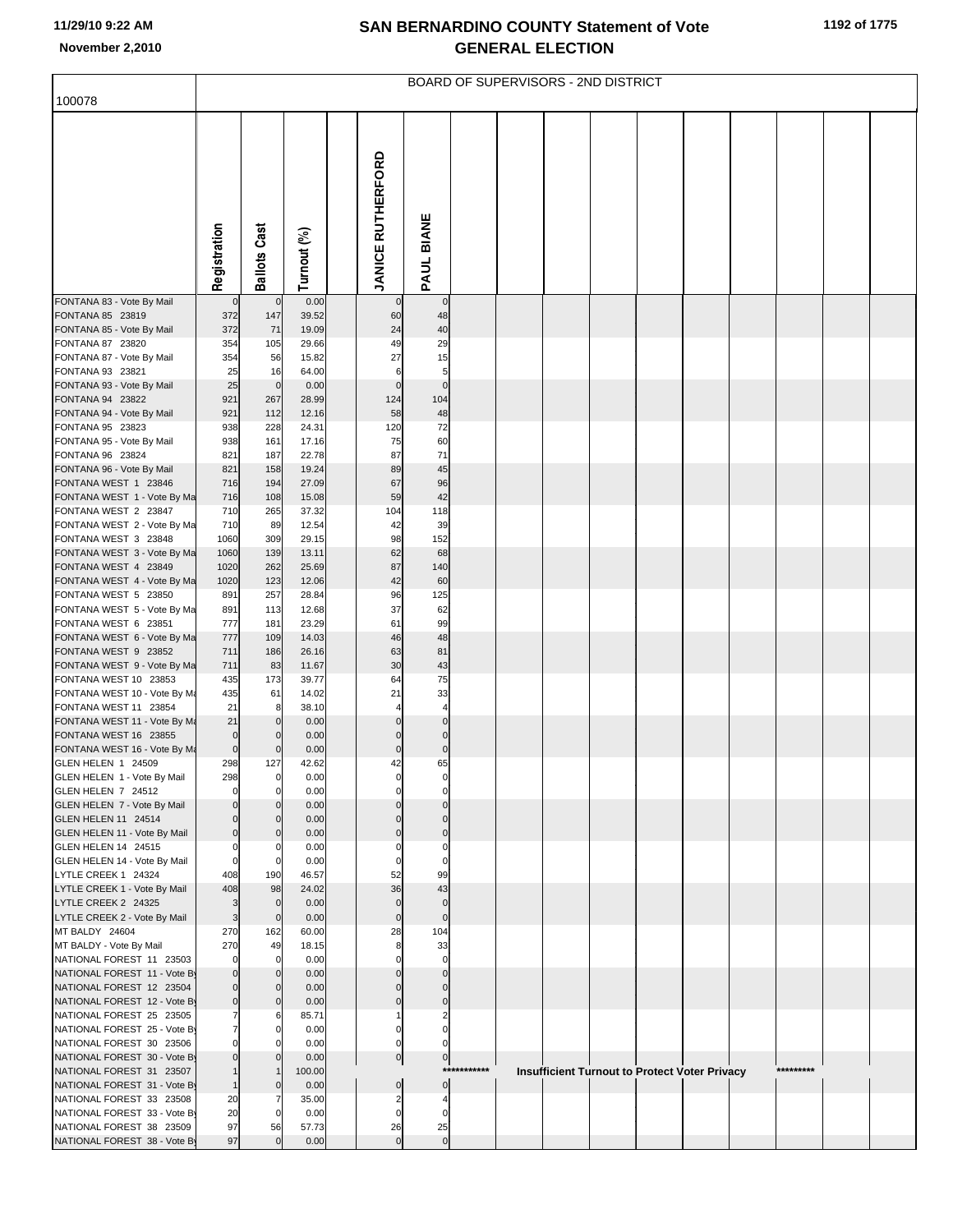|                                                    |              |                 |                |                          |                | BOARD OF SUPERVISORS - 2ND DISTRICT |  |  |  |  |
|----------------------------------------------------|--------------|-----------------|----------------|--------------------------|----------------|-------------------------------------|--|--|--|--|
| 100078                                             |              |                 |                |                          |                |                                     |  |  |  |  |
|                                                    | Registration | Cast<br>Ballots | Turnout (%)    | <b>JANICE RUTHERFORD</b> | PAUL BIANE     |                                     |  |  |  |  |
| NATIONAL FOREST 45 23510                           | 20           | 8               | 40.00          |                          | $\overline{2}$ |                                     |  |  |  |  |
| NATIONAL FOREST 45 - Vote By                       | 20           | $\mathbf 0$     | 0.00           | $\Omega$                 | $\mathbf 0$    |                                     |  |  |  |  |
| RANCHO CUCAMONGA 1 241                             | 845          | 257             | 30.41          | 116                      | 94             |                                     |  |  |  |  |
| RANCHO CUCAMONGA 1 - Vot                           | 845          | 313             | 37.04          | 152                      | 114            |                                     |  |  |  |  |
| RANCHO CUCAMONGA 2 241                             | 771          | 232             | 30.09          | 106                      | 78             |                                     |  |  |  |  |
| RANCHO CUCAMONGA 2 - Vot                           | 771          | 280             | 36.32          | 106                      | 120            |                                     |  |  |  |  |
| RANCHO CUCAMONGA 3 241                             | 875          | 342             | 39.09          | 145                      | 125            |                                     |  |  |  |  |
| RANCHO CUCAMONGA 3 - Vot<br>RANCHO CUCAMONGA 4 241 | 875<br>834   | 308<br>301      | 35.20<br>36.09 | 163<br>111               | 96<br>116      |                                     |  |  |  |  |
| RANCHO CUCAMONGA 4 - Vot                           | 834          | 270             | 32.37          | 122                      | 100            |                                     |  |  |  |  |
| RANCHO CUCAMONGA 5 241                             | 906          | 258             | 28.48          | 108                      | 98             |                                     |  |  |  |  |
| RANCHO CUCAMONGA 5 - Vot                           | 906          | 274             | 30.24          | 110                      | 115            |                                     |  |  |  |  |
| RANCHO CUCAMONGA 6 241                             | 936          | 284             | 30.34          | 120                      | 109            |                                     |  |  |  |  |
| RANCHO CUCAMONGA 6 - Vot<br>RANCHO CUCAMONGA 7 241 | 936<br>965   | 337<br>329      | 36.00<br>34.09 | 148<br>136               | 118<br>130     |                                     |  |  |  |  |
| RANCHO CUCAMONGA 7 - Vot                           | 965          | 303             | 31.40          | 135                      | 108            |                                     |  |  |  |  |
| RANCHO CUCAMONGA 8 241                             | 940          | 338             | 35.96          | 122                      | 133            |                                     |  |  |  |  |
| RANCHO CUCAMONGA 8 - Vot                           | 940          | 333             | 35.43          | 143                      | 136            |                                     |  |  |  |  |
| RANCHO CUCAMONGA 9 241                             | 882          | 323             | 36.62          | 105                      | 137            |                                     |  |  |  |  |
| RANCHO CUCAMONGA 9 - Vot                           | 882          | 284             | 32.20          | 134                      | 105            |                                     |  |  |  |  |
| RANCHO CUCAMONGA 10 24<br>RANCHO CUCAMONGA 10 - Vo | 942<br>942   | 269<br>288      | 28.56<br>30.57 | 85<br>109                | 106<br>114     |                                     |  |  |  |  |
| RANCHO CUCAMONGA 11 24                             | 919          | 477             | 51.90          | 185                      | 186            |                                     |  |  |  |  |
| RANCHO CUCAMONGA 11 - Vo                           | 919          | 237             | 25.79          | 93                       | 104            |                                     |  |  |  |  |
| RANCHO CUCAMONGA 12 24                             | 855          | 262             | 30.64          | 83                       | 102            |                                     |  |  |  |  |
| RANCHO CUCAMONGA 12 - Vo                           | 855          | 219             | 25.61          | 85                       | 89             |                                     |  |  |  |  |
| RANCHO CUCAMONGA 13 24                             | 825          | 256             | 31.03          | 88                       | 102            |                                     |  |  |  |  |
| RANCHO CUCAMONGA 13 - Vo<br>RANCHO CUCAMONGA 14 24 | 825<br>942   | 173<br>362      | 20.97<br>38.43 | 75<br>133                | 63<br>139      |                                     |  |  |  |  |
| RANCHO CUCAMONGA 14 - Vo                           | 942          | 248             | 26.33          | 77                       | 117            |                                     |  |  |  |  |
| RANCHO CUCAMONGA 15 24                             | 944          | 341             | 36.12          | 127                      | 134            |                                     |  |  |  |  |
| RANCHO CUCAMONGA 15 - Vo                           | 944          | 198             | 20.97          | 72                       | 99             |                                     |  |  |  |  |
| RANCHO CUCAMONGA 16 24                             | 918          | 308             | 33.55          | 102                      | 123            |                                     |  |  |  |  |
| RANCHO CUCAMONGA 16 - Vo<br>RANCHO CUCAMONGA 17 24 | 918<br>826   | 236<br>273      | 25.71<br>33.05 | 93<br>110                | 97<br>97       |                                     |  |  |  |  |
| RANCHO CUCAMONGA 17 - Vo                           | 826          | 227             | 27.48          | 81                       | 100            |                                     |  |  |  |  |
| RANCHO CUCAMONGA 18 24                             | 770          | 263             | 34.16          | 101                      | 117            |                                     |  |  |  |  |
| RANCHO CUCAMONGA 18 - Vo                           | 770          | 242             | 31.43          | 95                       | 99             |                                     |  |  |  |  |
| RANCHO CUCAMONGA 19 24                             | 855          | 307             | 35.91          | 113                      | 113            |                                     |  |  |  |  |
| RANCHO CUCAMONGA 19 - Vo<br>RANCHO CUCAMONGA 20 24 | 855<br>942   | 292<br>305      | 34.15<br>32.38 | 115<br>130               | 120<br>115     |                                     |  |  |  |  |
| RANCHO CUCAMONGA 20 - Vo                           | 942          | 300             | 31.85          | 131                      | 114            |                                     |  |  |  |  |
| RANCHO CUCAMONGA 21 24                             | 774          | 264             | 34.11          | 105                      | 99             |                                     |  |  |  |  |
| RANCHO CUCAMONGA 21 - Vo                           | 774          | 252             | 32.56          | 123                      | 83             |                                     |  |  |  |  |
| RANCHO CUCAMONGA 22 24<br>RANCHO CUCAMONGA 22 - Vo | 988          | 398             | 40.28          | 138                      | 143            |                                     |  |  |  |  |
| RANCHO CUCAMONGA 23 24                             | 988<br>857   | 215<br>438      | 21.76<br>51.11 | 88<br>162                | 73<br>180      |                                     |  |  |  |  |
| RANCHO CUCAMONGA 23 - Vo                           | 857          | 254             | 29.64          | 112                      | 90             |                                     |  |  |  |  |
| RANCHO CUCAMONGA 24 24                             | 907          | 36              | 3.97           | 12                       | 12             |                                     |  |  |  |  |
| RANCHO CUCAMONGA 24 - Vo                           | 907          | 303             | 33.41          | 120                      | 137            |                                     |  |  |  |  |
| RANCHO CUCAMONGA 25 24                             | 949          | 339             | 35.72          | 123                      | 130            |                                     |  |  |  |  |
| RANCHO CUCAMONGA 25 - Vo<br>RANCHO CUCAMONGA 26 24 | 949<br>895   | 289<br>272      | 30.45<br>30.39 | 124<br>99                | 106<br>112     |                                     |  |  |  |  |
| RANCHO CUCAMONGA 26 - Vo                           | 895          | 247             | 27.60          | 84                       | 116            |                                     |  |  |  |  |
| RANCHO CUCAMONGA 27 24                             | 939          | 312             | 33.23          | 101                      | 122            |                                     |  |  |  |  |
| RANCHO CUCAMONGA 27 - Vo                           | 939          | 247             | 26.30          | 94                       | 96             |                                     |  |  |  |  |
| RANCHO CUCAMONGA 28 24                             | 920          | 294             | 31.96          | 131                      | 92             |                                     |  |  |  |  |
| RANCHO CUCAMONGA 28 - Vo<br>RANCHO CUCAMONGA 29 24 | 920<br>958   | 267<br>346      | 29.02<br>36.12 | 102<br>122               | 111<br>141     |                                     |  |  |  |  |
| RANCHO CUCAMONGA 29 - Vo                           | 958          | 217             | 22.65          | 90                       | 79             |                                     |  |  |  |  |
| RANCHO CUCAMONGA 30 24                             | 426          | 154             | 36.15          | 52                       | 56             |                                     |  |  |  |  |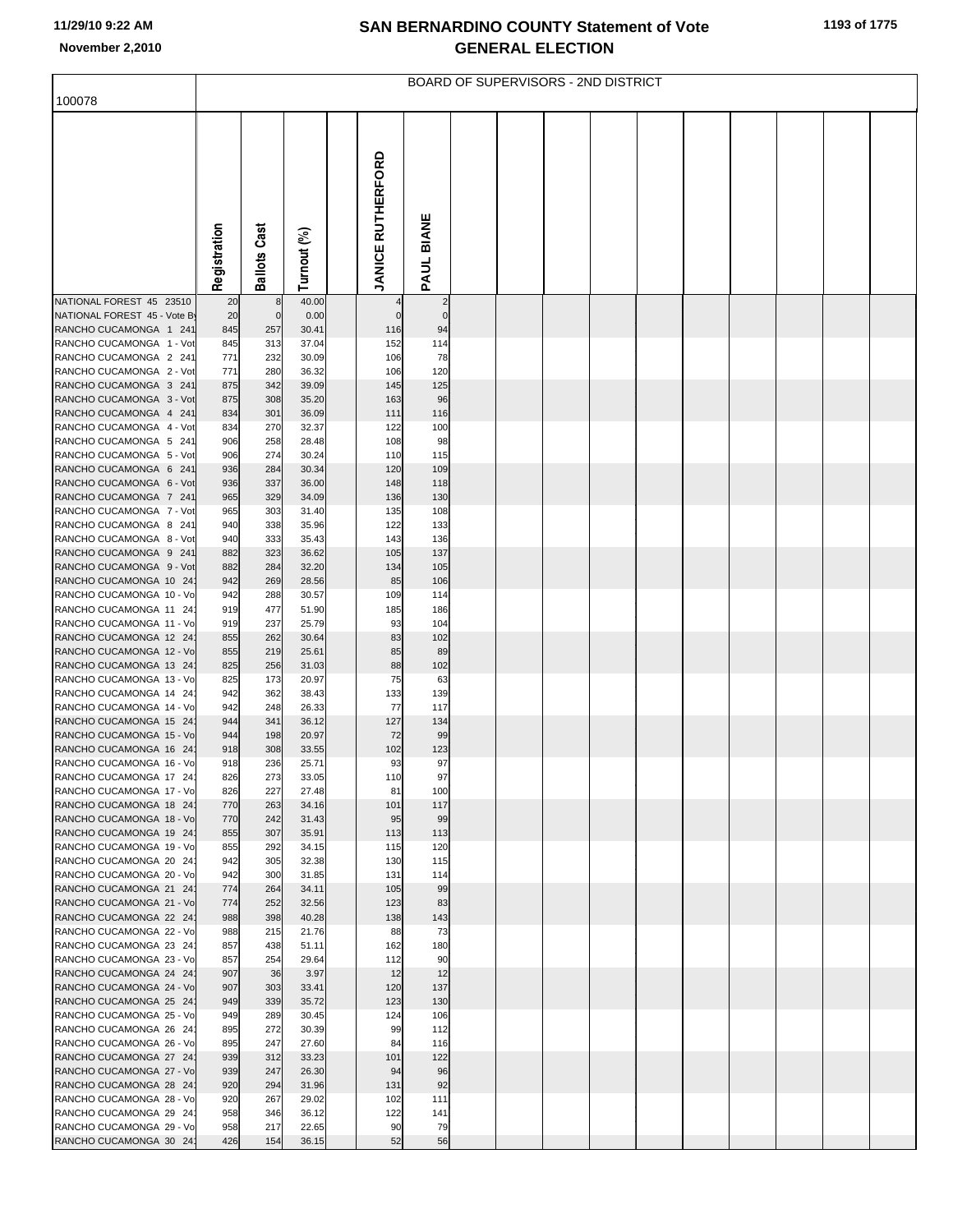|                                                    |              |                     |                |                          |            | BOARD OF SUPERVISORS - 2ND DISTRICT |  |  |  |  |
|----------------------------------------------------|--------------|---------------------|----------------|--------------------------|------------|-------------------------------------|--|--|--|--|
| 100078                                             |              |                     |                |                          |            |                                     |  |  |  |  |
|                                                    | Registration | <b>Ballots Cast</b> | Turnout (%)    | <b>JANICE RUTHERFORD</b> | PAUL BIANE |                                     |  |  |  |  |
|                                                    |              |                     |                |                          |            |                                     |  |  |  |  |
| RANCHO CUCAMONGA 30 - Vo<br>RANCHO CUCAMONGA 31 24 | 426<br>921   | 70<br>372           | 16.43<br>40.39 | 24<br>135                | 24<br>152  |                                     |  |  |  |  |
| RANCHO CUCAMONGA 31 - Vo                           | 921          | 187                 | 20.30          | 65                       | 87         |                                     |  |  |  |  |
| RANCHO CUCAMONGA 32 24                             | 914          | 333                 | 36.43          | 123                      | 133        |                                     |  |  |  |  |
| RANCHO CUCAMONGA 32 - Vo<br>RANCHO CUCAMONGA 33 24 | 914<br>826   | 192<br>226          | 21.01<br>27.36 | 81<br>69                 | 72<br>109  |                                     |  |  |  |  |
| RANCHO CUCAMONGA 33 - Vo                           | 826          | 251                 | 30.39          | 100                      | 109        |                                     |  |  |  |  |
| RANCHO CUCAMONGA 34 24                             | 828          | 335                 | 40.46          | 118                      | 136        |                                     |  |  |  |  |
| RANCHO CUCAMONGA 34 - Vo                           | 828          | 211                 | 25.48          | 62                       | 95         |                                     |  |  |  |  |
| RANCHO CUCAMONGA 35 24                             | 940          | 288                 | 30.64          | 84                       | 141        |                                     |  |  |  |  |
| RANCHO CUCAMONGA 35 - Vo<br>RANCHO CUCAMONGA 36 24 | 940<br>947   | 222<br>353          | 23.62<br>37.28 | 88<br>117                | 85<br>164  |                                     |  |  |  |  |
| RANCHO CUCAMONGA 36 - Vo                           | 947          | 236                 | 24.92          | 92                       | 98         |                                     |  |  |  |  |
| RANCHO CUCAMONGA 37 24                             | 947          | 252                 | 26.61          | 86                       | 105        |                                     |  |  |  |  |
| RANCHO CUCAMONGA 37 - Vo                           | 947          | 293                 | 30.94          | 125                      | 116        |                                     |  |  |  |  |
| RANCHO CUCAMONGA 38 24                             | 855          | 271                 | 31.70          | 98                       | 113        |                                     |  |  |  |  |
| RANCHO CUCAMONGA 38 - Vo<br>RANCHO CUCAMONGA 39 24 | 855<br>680   | 220<br>254          | 25.73<br>37.35 | 85<br>110                | 90<br>102  |                                     |  |  |  |  |
| RANCHO CUCAMONGA 39 - Vo                           | 680          | 183                 | 26.91          | 86                       | 72         |                                     |  |  |  |  |
| RANCHO CUCAMONGA 40 24                             | 667          | 238                 | 35.68          | 100                      | 89         |                                     |  |  |  |  |
| RANCHO CUCAMONGA 40 - Vo                           | 667          | 165                 | 24.74          | 59                       | 71         |                                     |  |  |  |  |
| RANCHO CUCAMONGA 41 24<br>RANCHO CUCAMONGA 41 - Vo | 949<br>949   | 339<br>204          | 35.72<br>21.50 | 126<br>80                | 128<br>84  |                                     |  |  |  |  |
| RANCHO CUCAMONGA 42 24                             | 938          | 331                 | 35.29          | 130                      | 128        |                                     |  |  |  |  |
| RANCHO CUCAMONGA 42 - Vo                           | 938          | 250                 | 26.65          | 95                       | 103        |                                     |  |  |  |  |
| RANCHO CUCAMONGA 43 24                             | 897          | 309                 | 34.45          | 96                       | 135        |                                     |  |  |  |  |
| RANCHO CUCAMONGA 43 - Vo<br>RANCHO CUCAMONGA 44 24 | 897<br>970   | 230<br>310          | 25.64<br>31.96 | 99<br>102                | 100<br>144 |                                     |  |  |  |  |
| RANCHO CUCAMONGA 44 - Vo                           | 970          | 296                 | 30.52          | 106                      | 141        |                                     |  |  |  |  |
| RANCHO CUCAMONGA 45 24                             | 943          | 254                 | 26.94          | 92                       | 101        |                                     |  |  |  |  |
| RANCHO CUCAMONGA 45 - Vo                           | 943          | 223                 | 23.65          | 79                       | 89         |                                     |  |  |  |  |
| RANCHO CUCAMONGA 46 24<br>RANCHO CUCAMONGA 46 - Vo | 948          | 305                 | 32.17          | 127<br>93                | 106        |                                     |  |  |  |  |
| RANCHO CUCAMONGA 47 24                             | 948<br>914   | 254<br>265          | 26.79<br>28.99 | 80                       | 107<br>117 |                                     |  |  |  |  |
| RANCHO CUCAMONGA 47 - Vo                           | 914          | 209                 | 22.87          | 82                       | 92         |                                     |  |  |  |  |
| RANCHO CUCAMONGA 48 24                             | 912          | 261                 | 28.62          | 93                       | 101        |                                     |  |  |  |  |
| RANCHO CUCAMONGA 48 - Vo                           | 912          | 270                 | 29.61          | 96                       | 115        |                                     |  |  |  |  |
| RANCHO CUCAMONGA 49 24<br>RANCHO CUCAMONGA 49 - Vo | 860<br>860   | 277<br>248          | 32.21<br>28.84 | 100<br>96                | 105<br>100 |                                     |  |  |  |  |
| RANCHO CUCAMONGA 50 24                             | 984          | 276                 | 28.05          | 92                       | 118        |                                     |  |  |  |  |
| RANCHO CUCAMONGA 50 - Vo                           | 984          | 237                 | 24.09          | 97                       | 98         |                                     |  |  |  |  |
| RANCHO CUCAMONGA 51 24                             | 841          | 300                 | 35.67          | 98                       | 112        |                                     |  |  |  |  |
| RANCHO CUCAMONGA 51 - Vo<br>RANCHO CUCAMONGA 52 24 | 841<br>842   | 173<br>228          | 20.57<br>27.08 | 65<br>80                 | 74<br>87   |                                     |  |  |  |  |
| RANCHO CUCAMONGA 52 - Vo                           | 842          | 167                 | 19.83          | 68                       | 64         |                                     |  |  |  |  |
| RANCHO CUCAMONGA 53 24                             | 468          | 142                 | 30.34          | 50                       | 52         |                                     |  |  |  |  |
| RANCHO CUCAMONGA 53 - Vo                           | 468          | 75                  | 16.03          | 29                       | 31         |                                     |  |  |  |  |
| RANCHO CUCAMONGA 54 24                             | 955          | 322<br>228          | 33.72          | 134<br>102               | 99<br>97   |                                     |  |  |  |  |
| RANCHO CUCAMONGA 54 - Vo<br>RANCHO CUCAMONGA 55 24 | 955<br>821   | 202                 | 23.87<br>24.60 | 72                       | 69         |                                     |  |  |  |  |
| RANCHO CUCAMONGA 55 - Vo                           | 821          | 255                 | 31.06          | 103                      | 104        |                                     |  |  |  |  |
| RANCHO CUCAMONGA 56 24                             | 889          | 317                 | 35.66          | 113                      | 137        |                                     |  |  |  |  |
| RANCHO CUCAMONGA 56 - Vo                           | 889          | 189                 | 21.26          | 71                       | 89         |                                     |  |  |  |  |
| RANCHO CUCAMONGA 57 24<br>RANCHO CUCAMONGA 57 - Vo | 737<br>737   | 183<br>161          | 24.83<br>21.85 | 59<br>58                 | 94<br>76   |                                     |  |  |  |  |
| RANCHO CUCAMONGA 58 24                             | 422          | 122                 | 28.91          | 53                       | 51         |                                     |  |  |  |  |
| RANCHO CUCAMONGA 58 - Vo                           | 422          | 56                  | 13.27          | 20                       | 30         |                                     |  |  |  |  |
| RANCHO CUCAMONGA 59 24                             | 998          | 280                 | 28.06          | 101                      | 117        |                                     |  |  |  |  |
| RANCHO CUCAMONGA 59 - Vo<br>RANCHO CUCAMONGA 60 24 | 998<br>850   | 187<br>221          | 18.74<br>26.00 | 77<br>78                 | 86<br>101  |                                     |  |  |  |  |
| RANCHO CUCAMONGA 60 - Vo                           | 850          | 135                 | 15.88          | 48                       | 72         |                                     |  |  |  |  |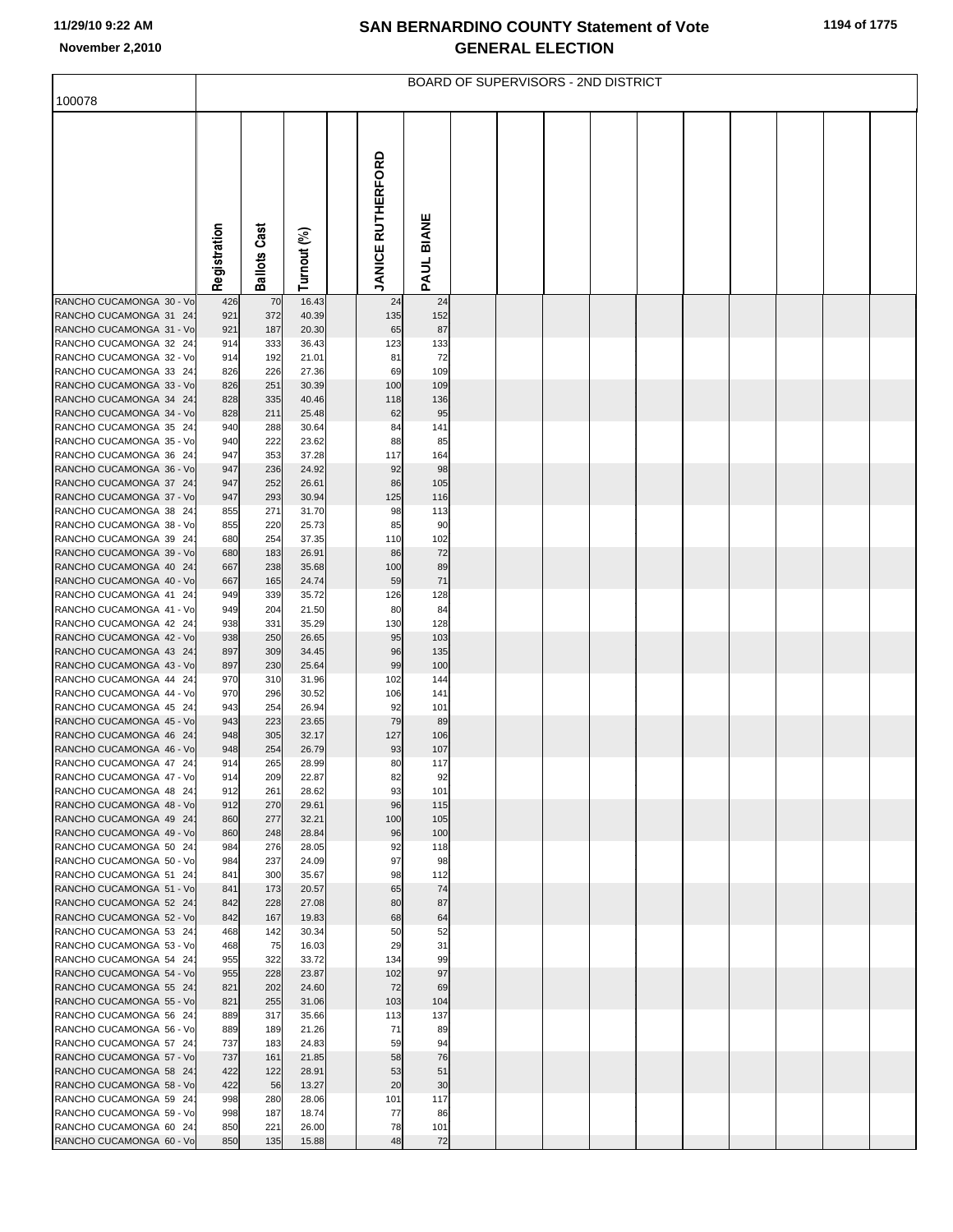|                                                    |                |                    |                |                          |                   |             | BOARD OF SUPERVISORS - 2ND DISTRICT |  |                                                      |  |  |
|----------------------------------------------------|----------------|--------------------|----------------|--------------------------|-------------------|-------------|-------------------------------------|--|------------------------------------------------------|--|--|
| 100078                                             |                |                    |                |                          |                   |             |                                     |  |                                                      |  |  |
|                                                    | Registration   | Cast<br>Ballots    | Turnout (%)    | <b>JANICE RUTHERFORD</b> | PAUL BIANE        |             |                                     |  |                                                      |  |  |
| RANCHO CUCAMONGA 61 24                             | 854            | 253                | 29.63          | 78                       | 125               |             |                                     |  |                                                      |  |  |
| RANCHO CUCAMONGA 61 - Vo                           | 854            | 168                | 19.67          | 53                       | 97                |             |                                     |  |                                                      |  |  |
| RANCHO CUCAMONGA 62 24<br>RANCHO CUCAMONGA 62 - Vo | 717<br>717     | 229<br>159         | 31.94<br>22.18 | 99<br>72                 | 82<br>68          |             |                                     |  |                                                      |  |  |
| RANCHO CUCAMONGA 63 24                             | 773            | 260                | 33.64          | 80                       | 116               |             |                                     |  |                                                      |  |  |
| RANCHO CUCAMONGA 63 - Vo                           | 773            | 176                | 22.77          | 53                       | 77                |             |                                     |  |                                                      |  |  |
| RANCHO CUCAMONGA 64 24                             | 439            | 174                | 39.64          | 80                       | 64                |             |                                     |  |                                                      |  |  |
| RANCHO CUCAMONGA 64 - Vo                           | 439            | 114                | 25.97          | 54                       | 43                |             |                                     |  |                                                      |  |  |
| RANCHO CUCAMONGA 65 24<br>RANCHO CUCAMONGA 65 - Vo | 582<br>582     | 171<br>110         | 29.38<br>18.90 | 54<br>37                 | 68<br>50          |             |                                     |  |                                                      |  |  |
| RANCHO CUCAMONGA 66 24                             | 809            | 222                | 27.44          | 84                       | 100               |             |                                     |  |                                                      |  |  |
| RANCHO CUCAMONGA 66 - Vo                           | 809            | 175                | 21.63          | 64                       | 64                |             |                                     |  |                                                      |  |  |
| RANCHO CUCAMONGA 67 24                             | 915            | 285                | 31.15          | 97                       | 130               |             |                                     |  |                                                      |  |  |
| RANCHO CUCAMONGA 67 - Vo                           | 915            | 289                | 31.58          | 106                      | 117               |             |                                     |  |                                                      |  |  |
| RANCHO CUCAMONGA 68 24<br>RANCHO CUCAMONGA 68 - Vo | 1091<br>1091   | 323<br>290         | 29.61<br>26.58 | 119<br>97                | 122<br>133        |             |                                     |  |                                                      |  |  |
| RANCHO CUCAMONGA 69 24                             | 984            | 281                | 28.56          | 108                      | 119               |             |                                     |  |                                                      |  |  |
| RANCHO CUCAMONGA 69 - Vo                           | 984            | 264                | 26.83          | 94                       | 118               |             |                                     |  |                                                      |  |  |
| RANCHO CUCAMONGA 70 24                             | 921            | 276                | 29.97          | 91                       | 110               |             |                                     |  |                                                      |  |  |
| RANCHO CUCAMONGA 70 - Vo                           | 921            | 213                | 23.13          | 65                       | 112               |             |                                     |  |                                                      |  |  |
| RANCHO CUCAMONGA 71 24<br>RANCHO CUCAMONGA 71 - Vo | 863<br>863     | 290<br>298         | 33.60<br>34.53 | 121<br>108               | 110<br>121        |             |                                     |  |                                                      |  |  |
| RANCHO CUCAMONGA 72 24                             | 917            | 318                | 34.68          | 94                       | 135               |             |                                     |  |                                                      |  |  |
| RANCHO CUCAMONGA 72 - Vo                           | 917            | 245                | 26.72          | 78                       | 119               |             |                                     |  |                                                      |  |  |
| RANCHO CUCAMONGA 73 24                             | 694            | 225                | 32.42          | 97                       | 92                |             |                                     |  |                                                      |  |  |
| RANCHO CUCAMONGA 73 - Vo<br>RANCHO CUCAMONGA 74 24 | 694<br>752     | 234<br>236         | 33.72<br>31.38 | 110<br>71                | 90                |             |                                     |  |                                                      |  |  |
| RANCHO CUCAMONGA 74 - Vo                           | 752            | 230                | 30.59          | 81                       | 101<br>96         |             |                                     |  |                                                      |  |  |
| RANCHO CUCAMONGA 75 24                             | 42             | 31                 | 73.81          | 12                       | 13                |             |                                     |  |                                                      |  |  |
| RANCHO CUCAMONGA 75 - Vo                           | 42             | $\mathbf 0$        | 0.00           | 0                        | $\pmb{0}$         |             |                                     |  |                                                      |  |  |
| RANCHO CUCAMONGA 76 24                             | 483            | 154                | 31.88          | 60                       | 67                |             |                                     |  |                                                      |  |  |
| RANCHO CUCAMONGA 76 - Vo<br>RANCHO CUCAMONGA 77 24 | 483<br>53      | 207<br>17          | 42.86<br>32.08 | 77<br>6                  | 86<br>8           |             |                                     |  |                                                      |  |  |
| RANCHO CUCAMONGA 77 - Vo                           | 53             |                    | 1.89           |                          |                   | *********** |                                     |  | <b>Insufficient Turnout to Protect Voter Privacy</b> |  |  |
| RANCHO CUCAMONGA 81 24                             | $\overline{0}$ | $\mathbf{0}$       | 0.00           |                          |                   |             |                                     |  |                                                      |  |  |
| RANCHO CUCAMONGA 81 - Vo                           | $\mathbf 0$    | 0                  | 0.00           |                          | $\mathbf 0$       |             |                                     |  |                                                      |  |  |
| RANCHO CUCAMONGA 82 24                             | 45             | 27                 | 60.00          | 5                        | 17                |             |                                     |  |                                                      |  |  |
| RANCHO CUCAMONGA 82 - Vo<br>RANCHO CUCAMONGA 86 24 | 45<br>924      | $\mathbf 0$<br>215 | 0.00<br>23.27  | $\Omega$<br>71           | $\mathbf 0$<br>94 |             |                                     |  |                                                      |  |  |
| RANCHO CUCAMONGA 86 - Vo                           | 924            | 247                | 26.73          | 86                       | 112               |             |                                     |  |                                                      |  |  |
| RANCHO CUCAMONGA 87 24                             | 756            | 243                | 32.14          | 82                       | 112               |             |                                     |  |                                                      |  |  |
| RANCHO CUCAMONGA 87 - Vo                           | 756            | 188                | 24.87          | 64                       | 84                |             |                                     |  |                                                      |  |  |
| RANCHO CUCAMONGA 88 24<br>RANCHO CUCAMONGA 88 - Vo | 649<br>649     | 211<br>159         | 32.51<br>24.50 | 86<br>75                 | 67<br>46          |             |                                     |  |                                                      |  |  |
| RANCHO CUCAMONGA 89 24                             | 855            | 271                | 31.70          | 98                       | 126               |             |                                     |  |                                                      |  |  |
| RANCHO CUCAMONGA 89 - Vo                           | 855            | 268                | 31.35          | 112                      | 119               |             |                                     |  |                                                      |  |  |
| RANCHO CUCAMONGA 90 24                             | 611            | 220                | 36.01          | 78                       | 90                |             |                                     |  |                                                      |  |  |
| RANCHO CUCAMONGA 90 - Vo                           | 611            | 151                | 24.71          | 57                       | 71                |             |                                     |  |                                                      |  |  |
| RANCHO CUCAMONGA 91 24<br>RANCHO CUCAMONGA 91 - Vo | 769<br>769     | 247<br>264         | 32.12<br>34.33 | 112<br>127               | 82<br>99          |             |                                     |  |                                                      |  |  |
| RANCHO CUCAMONGA 92 24                             | 806            | 229                | 28.41          | 69                       | 111               |             |                                     |  |                                                      |  |  |
| RANCHO CUCAMONGA 92 - Vo                           | 806            | 206                | 25.56          | 76                       | 98                |             |                                     |  |                                                      |  |  |
| RANCHO CUCAMONGA 93 24                             | 940            | 288                | 30.64          | 100                      | 107               |             |                                     |  |                                                      |  |  |
| RANCHO CUCAMONGA 93 - Vo                           | 940            | 209<br>272         | 22.23          | 64<br>95                 | 92<br>118         |             |                                     |  |                                                      |  |  |
| RANCHO CUCAMONGA 95 24<br>RANCHO CUCAMONGA 95 - Vo | 812<br>812     | 280                | 33.50<br>34.48 | 111                      | 115               |             |                                     |  |                                                      |  |  |
| RANCHO CUCAMONGA 96 24                             | 916            | 156                | 17.03          | 56                       | 58                |             |                                     |  |                                                      |  |  |
| RANCHO CUCAMONGA 96 - Vo                           | 916            | 343                | 37.45          | 158                      | 120               |             |                                     |  |                                                      |  |  |
| RANCHO CUCAMONGA 97 24                             | 945            | 291                | 30.79          | 111                      | 110               |             |                                     |  |                                                      |  |  |
| RANCHO CUCAMONGA 97 - Vo                           | 945            | 272<br>278         | 28.78          | 113<br>114               | 104<br>104        |             |                                     |  |                                                      |  |  |
| RANCHO CUCAMONGA 98 24                             | 834            |                    | 33.33          |                          |                   |             |                                     |  |                                                      |  |  |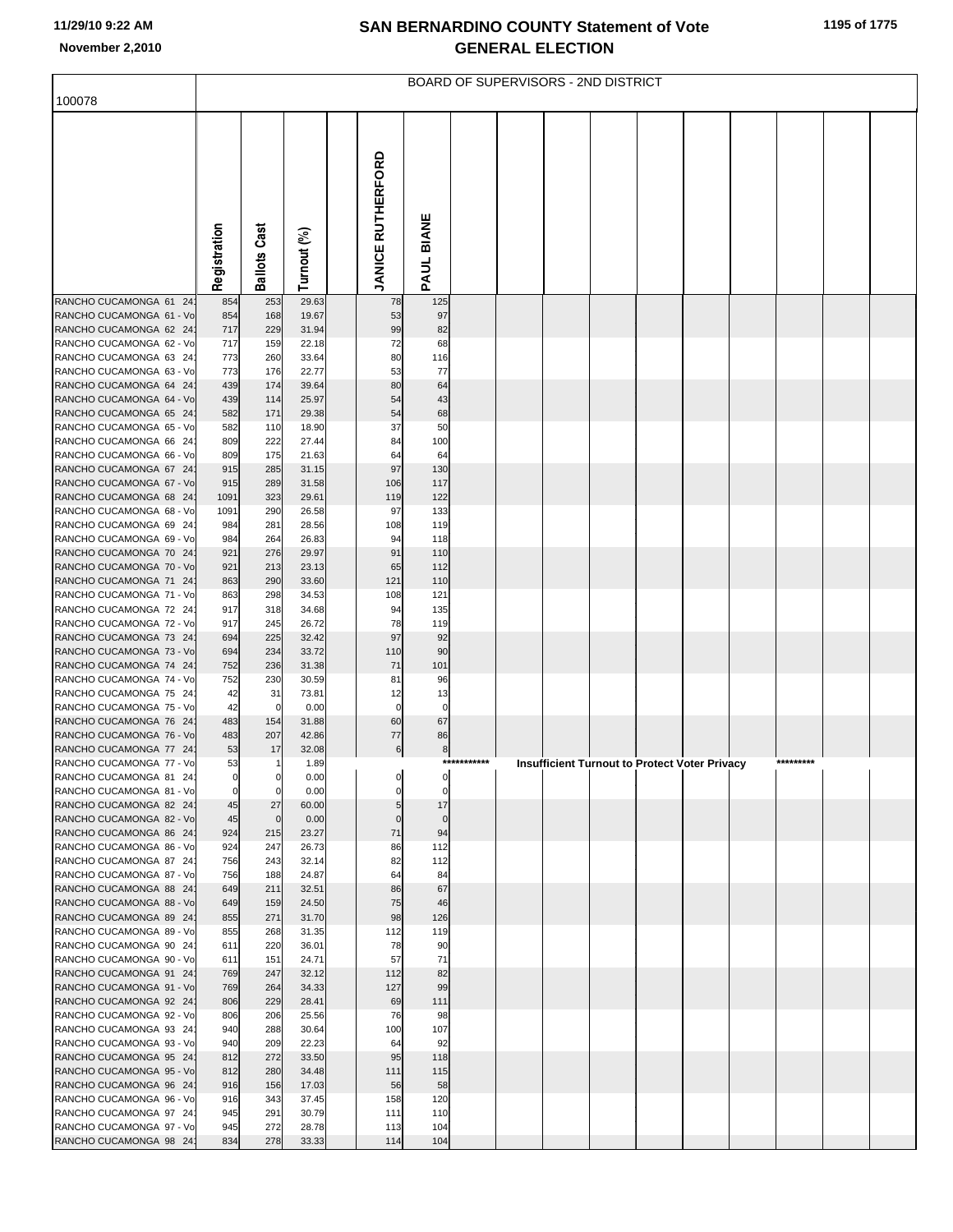|                                                           |                            |                     |                |                          |                            |          | <b>BOARD OF SUPERVISORS - 2ND DISTRICT</b> |  |                                                      |  |           |  |
|-----------------------------------------------------------|----------------------------|---------------------|----------------|--------------------------|----------------------------|----------|--------------------------------------------|--|------------------------------------------------------|--|-----------|--|
| 100078                                                    |                            |                     |                |                          |                            |          |                                            |  |                                                      |  |           |  |
|                                                           | Registration               | <b>Ballots Cast</b> | Turnout (%)    | <b>JANICE RUTHERFORD</b> | PAUL BIANE                 |          |                                            |  |                                                      |  |           |  |
| RANCHO CUCAMONGA 98 - Vo                                  | 834                        | 325                 | 38.97          | 158                      | 108                        |          |                                            |  |                                                      |  |           |  |
| RANCHO CUCAMONGA 99 24<br>RANCHO CUCAMONGA 99 - Vo        | 956<br>956                 | 350<br>250          | 36.61<br>26.15 | 157<br>116               | 114<br>89                  |          |                                            |  |                                                      |  |           |  |
| RANCHO CUCAMONGA 100 24                                   | 324                        | 119                 | 36.73          | 42                       | 52                         |          |                                            |  |                                                      |  |           |  |
| RANCHO CUCAMONGA 100 - Vo                                 | 324                        | 71                  | 21.91          | 31                       | 31                         |          |                                            |  |                                                      |  |           |  |
| RANCHO CUCAMONGA 101 24                                   | 752                        | 217                 | 28.86          | 66                       | 86                         |          |                                            |  |                                                      |  |           |  |
| RANCHO CUCAMONGA 101 - Vo                                 | 752                        | 198                 | 26.33          | 87                       | 68                         |          |                                            |  |                                                      |  |           |  |
| RANCHO CUCAMONGA 102 24<br>RANCHO CUCAMONGA 102 - Vo      | 751<br>751                 | 215<br>203          | 28.63<br>27.03 | 76<br>79                 | 87<br>98                   |          |                                            |  |                                                      |  |           |  |
| RANCHO CUCAMONGA 103 24                                   | 880                        | 229                 | 26.02          | 86                       | 94                         |          |                                            |  |                                                      |  |           |  |
| RANCHO CUCAMONGA 103 - Vo                                 | 880                        | 221                 | 25.11          | 81                       | 104                        |          |                                            |  |                                                      |  |           |  |
| RANCHO CUCAMONGA 104 24                                   | 794                        | 200                 | 25.19          | 70                       | 82                         |          |                                            |  |                                                      |  |           |  |
| RANCHO CUCAMONGA 104 - Vo                                 | 794                        | 156                 | 19.65          | 76                       | 46                         |          |                                            |  |                                                      |  |           |  |
| RANCHO CUCAMONGA 105 24<br>RANCHO CUCAMONGA 105 - Vo      | 651<br>651                 | 180<br>128          | 27.65<br>19.66 | 62<br>52                 | 62<br>53                   |          |                                            |  |                                                      |  |           |  |
| RANCHO CUCAMONGA 106 24                                   | 817                        | 307                 | 37.58          | 112                      | 121                        |          |                                            |  |                                                      |  |           |  |
| RANCHO CUCAMONGA 106 - Vo                                 | 817                        | 143                 | 17.50          | 58                       | 56                         |          |                                            |  |                                                      |  |           |  |
| RANCHO CUCAMONGA 107 24                                   | 749                        | 233                 | 31.11          | 77                       | 95                         |          |                                            |  |                                                      |  |           |  |
| RANCHO CUCAMONGA 107 - Vo                                 | 749                        | 147                 | 19.63          | 55                       | 68                         |          |                                            |  |                                                      |  |           |  |
| RANCHO CUCAMONGA 108 24<br>RANCHO CUCAMONGA 108 - Vo      | 326<br>326                 | 94<br>66            | 28.83<br>20.25 | 29<br>22                 | 43<br>30                   |          |                                            |  |                                                      |  |           |  |
| RIM OF THE WORLD 1 23588                                  | 0                          | 0                   | 0.00           | $\mathbf 0$              | $\mathsf{C}$               |          |                                            |  |                                                      |  |           |  |
| RIM OF THE WORLD 1 - Vote By                              | $\mathbf 0$                | 0                   | 0.00           | $\mathbf 0$              | $\mathbf 0$                |          |                                            |  |                                                      |  |           |  |
| RIM OF THE WORLD 2 23596                                  | 192                        | 40                  | 20.83          | 18                       | 14                         |          |                                            |  |                                                      |  |           |  |
| RIM OF THE WORLD 2 - Vote By<br>RIM OF THE WORLD 3 23597  | 192<br>10                  | 100<br>9            | 52.08<br>90.00 | 39<br>$\overline{4}$     | 46<br>$\overline{4}$       |          |                                            |  |                                                      |  |           |  |
| RIM OF THE WORLD 3 - Vote By                              | 10                         | $\mathbf 0$         | 0.00           | $\pmb{0}$                | $\pmb{0}$                  |          |                                            |  |                                                      |  |           |  |
| RIM OF THE WORLD 4 23618                                  | 130                        | 83                  | 63.85          | 37                       | 39                         |          |                                            |  |                                                      |  |           |  |
| RIM OF THE WORLD 4 - Vote By                              | 130                        |                     | 0.77           |                          | ***                        | ******** |                                            |  | <b>Insufficient Turnout to Protect Voter Privacy</b> |  | ********* |  |
| RIM OF THE WORLD 5 23590                                  | $\mathbf 0$                |                     | 0.00           | $\mathbf 0$              | $\Omega$                   |          |                                            |  |                                                      |  |           |  |
| RIM OF THE WORLD 5 - Vote By<br>SAN ANTONIO HEIGHTS 1 246 | $\mathbf 0$<br>86          | $\mathbf 0$<br>54   | 0.00<br>62.79  | $\mathbf 0$<br>20        | $\Omega$<br>29             |          |                                            |  |                                                      |  |           |  |
| SAN ANTONIO HEIGHTS 1 - Vote                              | 86                         | $\mathbf 0$         | 0.00           |                          | $\mathbf 0$                |          |                                            |  |                                                      |  |           |  |
| SAN ANTONIO HEIGHTS 2 246                                 | 1194                       | 501                 | 41.96          | 201                      | 213                        |          |                                            |  |                                                      |  |           |  |
| SAN ANTONIO HEIGHTS 2 - Vote                              | 1194                       | 386                 | 32.33          | 164                      | 184                        |          |                                            |  |                                                      |  |           |  |
| SAN ANTONIO HEIGHTS 3 246<br>SAN ANTONIO HEIGHTS 3 - Vote | 1033<br>1033               | 370<br>278          | 35.82<br>26.91 | 150<br>113               | 167<br>122                 |          |                                            |  |                                                      |  |           |  |
| SAN BERNARDINO 1 24331                                    | $\mathbf 0$                | $\mathbf 0$         | 0.00           | $\mathbf 0$              | $\mathbf 0$                |          |                                            |  |                                                      |  |           |  |
| SAN BERNARDINO 1 - Vote By                                | $\mathbf 0$                | $\Omega$            | 0.00           | $\mathbf 0$              | $\pmb{0}$                  |          |                                            |  |                                                      |  |           |  |
| SAN BERNARDINO 2 24332                                    | $\mathbf 0$                | 0                   | 0.00           | 0                        | $\mathbf 0$                |          |                                            |  |                                                      |  |           |  |
| SAN BERNARDINO 2 - Vote By<br>SAN SEVAINE WASH NORTH 2    | $\mathbf 0$<br>$\mathbf 0$ |                     | 0.00<br>0.00   |                          | $\mathbf 0$<br>$\mathbf 0$ |          |                                            |  |                                                      |  |           |  |
| SAN SEVAINE WASH NORTH - \                                | $\overline{0}$             | $\mathbf 0$         | 0.00           | $\mathbf 0$              | $\mathbf 0$                |          |                                            |  |                                                      |  |           |  |
| UPLAND 1 24550                                            | 1159                       | 359                 | 30.97          | 128                      | 132                        |          |                                            |  |                                                      |  |           |  |
| UPLAND 1 - Vote By Mail                                   | 1159                       | 372                 | 32.10          | 143                      | 173                        |          |                                            |  |                                                      |  |           |  |
| UPLAND 2 24551                                            | 983                        | 350                 | 35.61          | 154                      | 132                        |          |                                            |  |                                                      |  |           |  |
| UPLAND 2 - Vote By Mail<br>UPLAND 3 24552                 | 983<br>887                 | 361<br>280          | 36.72<br>31.57 | 180<br>140               | 131<br>94                  |          |                                            |  |                                                      |  |           |  |
| UPLAND 3 - Vote By Mail                                   | 887                        | 323                 | 36.41          | 159                      | 116                        |          |                                            |  |                                                      |  |           |  |
| UPLAND 4 24553                                            | 1140                       | 408                 | 35.79          | 209                      | 133                        |          |                                            |  |                                                      |  |           |  |
| UPLAND 4 - Vote By Mail                                   | 1140                       | 365                 | 32.02          | 194                      | 119                        |          |                                            |  |                                                      |  |           |  |
| UPLAND 5 24554                                            | 1224                       | 408                 | 33.33          | 175                      | 155                        |          |                                            |  |                                                      |  |           |  |
| UPLAND 5 - Vote By Mail<br>UPLAND 6 24555                 | 1224<br>775                | 475<br>240          | 38.81<br>30.97 | 222<br>102               | 174<br>96                  |          |                                            |  |                                                      |  |           |  |
| UPLAND 6 - Vote By Mail                                   | 775                        | 336                 | 43.35          | 173                      | 122                        |          |                                            |  |                                                      |  |           |  |
| UPLAND 7 24556                                            | 871                        | 330                 | 37.89          | 130                      | 145                        |          |                                            |  |                                                      |  |           |  |
| UPLAND 7 - Vote By Mail                                   | 871                        | 247                 | 28.36          | 111                      | 89                         |          |                                            |  |                                                      |  |           |  |
| UPLAND 8 24557                                            | 1238                       | 413                 | 33.36          | 217                      | 127                        |          |                                            |  |                                                      |  |           |  |
| UPLAND 8 - Vote By Mail<br>UPLAND 9 24558                 | 1238<br>1039               | 447<br>345          | 36.11<br>33.21 | 251<br>155               | 145<br>138                 |          |                                            |  |                                                      |  |           |  |
| UPLAND 9 - Vote By Mail                                   | 1039                       | 391                 | 37.63          | 180                      | 159                        |          |                                            |  |                                                      |  |           |  |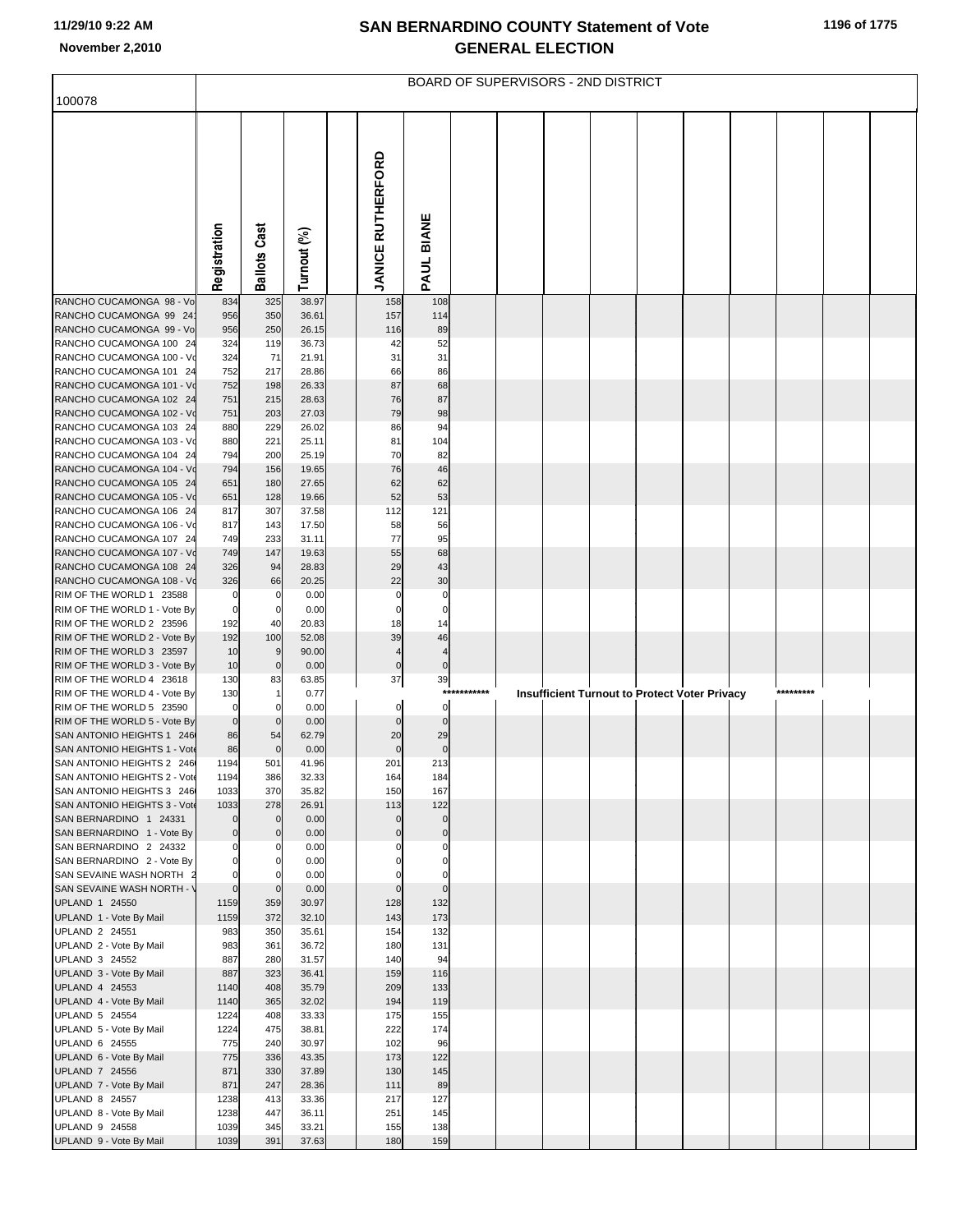|                                             |              |                     |                |                          |             | <b>BOARD OF SUPERVISORS - 2ND DISTRICT</b> |  |  |  |  |
|---------------------------------------------|--------------|---------------------|----------------|--------------------------|-------------|--------------------------------------------|--|--|--|--|
| 100078                                      |              |                     |                |                          |             |                                            |  |  |  |  |
|                                             | Registration | <b>Ballots Cast</b> | Turnout (%)    | <b>JANICE RUTHERFORD</b> | PAUL BIANE  |                                            |  |  |  |  |
| UPLAND 10 24559                             | 1249         | 386                 | 30.90          | 146                      | 162         |                                            |  |  |  |  |
| UPLAND 10 - Vote By Mail                    | 1249         | 473                 | 37.87          | 238                      | 166         |                                            |  |  |  |  |
| UPLAND 11 24560                             | 821          | 222                 | 27.04          | 102                      | 78          |                                            |  |  |  |  |
| UPLAND 11 - Vote By Mail                    | 821          | 274                 | 33.37          | 127                      | 97          |                                            |  |  |  |  |
| UPLAND 12 24561<br>UPLAND 12 - Vote By Mail | 706<br>706   | 228<br>208          | 32.29<br>29.46 | 103<br>82                | 87<br>96    |                                            |  |  |  |  |
| UPLAND 13 24562                             | 1221         | 415                 | 33.99          | 223                      | 127         |                                            |  |  |  |  |
| UPLAND 13 - Vote By Mail                    | 1221         | 448                 | 36.69          | 246                      | 143         |                                            |  |  |  |  |
| UPLAND 14 24563                             | 998          | 315                 | 31.56          | 125                      | 118         |                                            |  |  |  |  |
| UPLAND 14 - Vote By Mail                    | 998          | 351                 | 35.17          | 163                      | 129         |                                            |  |  |  |  |
| UPLAND 15 24564<br>UPLAND 15 - Vote By Mail | 1132<br>1132 | 403<br>329          | 35.60<br>29.06 | 198<br>160               | 143<br>117  |                                            |  |  |  |  |
| UPLAND 16 24565                             | 1040         | 360                 | 34.62          | 150                      | 154         |                                            |  |  |  |  |
| UPLAND 16 - Vote By Mail                    | 1040         | 340                 | 32.69          | 152                      | 142         |                                            |  |  |  |  |
| UPLAND 17 24566                             | 1241         | 424                 | 34.17          | 190                      | 179         |                                            |  |  |  |  |
| UPLAND 17 - Vote By Mail                    | 1241         | 472                 | 38.03          | 242                      | 180         |                                            |  |  |  |  |
| UPLAND 18 24567<br>UPLAND 18 - Vote By Mail | 549<br>549   | 189<br>190          | 34.43<br>34.61 | 93<br>100                | 69<br>67    |                                            |  |  |  |  |
| UPLAND 19 24568                             | 563          | 186                 | 33.04          | 94                       | 62          |                                            |  |  |  |  |
| UPLAND 19 - Vote By Mail                    | 563          | 272                 | 48.31          | 131                      | 110         |                                            |  |  |  |  |
| UPLAND 20 24569                             | 1118         | 358                 | 32.02          | 149                      | 145         |                                            |  |  |  |  |
| UPLAND 20 - Vote By Mail                    | 1118         | 373                 | 33.36          | 193                      | 134         |                                            |  |  |  |  |
| UPLAND 21 24570<br>UPLAND 21 - Vote By Mail | 612<br>612   | 233<br>187          | 38.07<br>30.56 | 109<br>95                | 80<br>65    |                                            |  |  |  |  |
| UPLAND 22 24571                             | 413          | 149                 | 36.08          | 59                       | 58          |                                            |  |  |  |  |
| UPLAND 22 - Vote By Mail                    | 413          | 109                 | 26.39          | 42                       | 59          |                                            |  |  |  |  |
| UPLAND 23 24572                             | 722          | 287                 | 39.75          | 142                      | 104         |                                            |  |  |  |  |
| UPLAND 23 - Vote By Mail<br>UPLAND 24 24573 | 722<br>822   | 178<br>308          | 24.65<br>37.47 | 98<br>128                | 62<br>133   |                                            |  |  |  |  |
| UPLAND 24 - Vote By Mail                    | 822          | 211                 | 25.67          | 90                       | 84          |                                            |  |  |  |  |
| UPLAND 25 24574                             | 772          | 276                 | 35.75          | 121                      | 94          |                                            |  |  |  |  |
| UPLAND 25 - Vote By Mail                    | 772          | 195                 | 25.26          | 74                       | 97          |                                            |  |  |  |  |
| UPLAND 26 24575                             | 889          | 327                 | 36.78          | 128                      | 125         |                                            |  |  |  |  |
| UPLAND 26 - Vote By Mail<br>UPLAND 27 24576 | 889<br>749   | 215<br>225          | 24.18<br>30.04 | 90<br>81                 | 93<br>85    |                                            |  |  |  |  |
| UPLAND 27 - Vote By Mail                    | 749          | 167                 | 22.30          | 73                       | 61          |                                            |  |  |  |  |
| UPLAND 28 24577                             | 974          | 313                 | 32.14          | 126                      | 115         |                                            |  |  |  |  |
| UPLAND 28 - Vote By Mail                    | 974          | 203                 | 20.84          | 106                      | 73          |                                            |  |  |  |  |
| UPLAND 29 24578<br>UPLAND 29 - Vote By Mail | 784<br>784   | 150<br>160          | 19.13<br>20.41 | 66<br>73                 | 58<br>60    |                                            |  |  |  |  |
| UPLAND 30 24579                             | 1060         | 316                 | 29.81          | 135                      | 124         |                                            |  |  |  |  |
| UPLAND 30 - Vote By Mail                    | 1060         | 220                 | 20.75          | 94                       | 83          |                                            |  |  |  |  |
| UPLAND 31 24580                             | 580          | 217                 | 37.41          | 79                       | 96          |                                            |  |  |  |  |
| UPLAND 31 - Vote By Mail                    | 580          | 124                 | 21.38          | 53                       | 49          |                                            |  |  |  |  |
| UPLAND 32 24581<br>UPLAND 32 - Vote By Mail | 1022<br>1022 | 411<br>223          | 40.22<br>21.82 | 164<br>118               | 185<br>78   |                                            |  |  |  |  |
| UPLAND 33 24582                             | 1257         | 404                 | 32.14          | 128                      | 176         |                                            |  |  |  |  |
| UPLAND 33 - Vote By Mail                    | 1257         | 252                 | 20.05          | 126                      | 91          |                                            |  |  |  |  |
| UPLAND 34 24583                             | 52           | 23                  | 44.23          | $\bf8$                   | 11          |                                            |  |  |  |  |
| UPLAND 34 - Vote By Mail                    | 52           | $\mathbf 0$         | 0.00           | $\mathbf 0$              | $\mathbf 0$ |                                            |  |  |  |  |
| UPLAND 35 24584<br>UPLAND 35 - Vote By Mail | 734<br>734   | 199<br>122          | 27.11<br>16.62 | 76<br>38                 | 88<br>69    |                                            |  |  |  |  |
| UPLAND 36 24585                             | 766          | 183                 | 23.89          | 59                       | 83          |                                            |  |  |  |  |
| UPLAND 36 - Vote By Mail                    | 766          | 211                 | 27.55          | 92                       | 87          |                                            |  |  |  |  |
| UPLAND 37 24586                             | 499          | 125                 | 25.05          | 47                       | 60          |                                            |  |  |  |  |
| UPLAND 37 - Vote By Mail                    | 499          | 140                 | 28.06          | 57                       | 59          |                                            |  |  |  |  |
| UPLAND 38 24587<br>UPLAND 38 - Vote By Mail | 761<br>761   | 247<br>196          | 32.46<br>25.76 | 93<br>74                 | 106<br>87   |                                            |  |  |  |  |
| UPLAND 39 24588                             | $\mathbf 0$  | $\Omega$            | 0.00           | $\mathbf 0$              | $\mathbf 0$ |                                            |  |  |  |  |
| UPLAND 39 - Vote By Mail                    | 0            | $\Omega$            | 0.00           | $\mathbf 0$              | $\mathbf 0$ |                                            |  |  |  |  |
| UPLAND 40 24589                             | $\mathbf 0$  |                     | 0.00           | $\Omega$                 | $\mathbf 0$ |                                            |  |  |  |  |